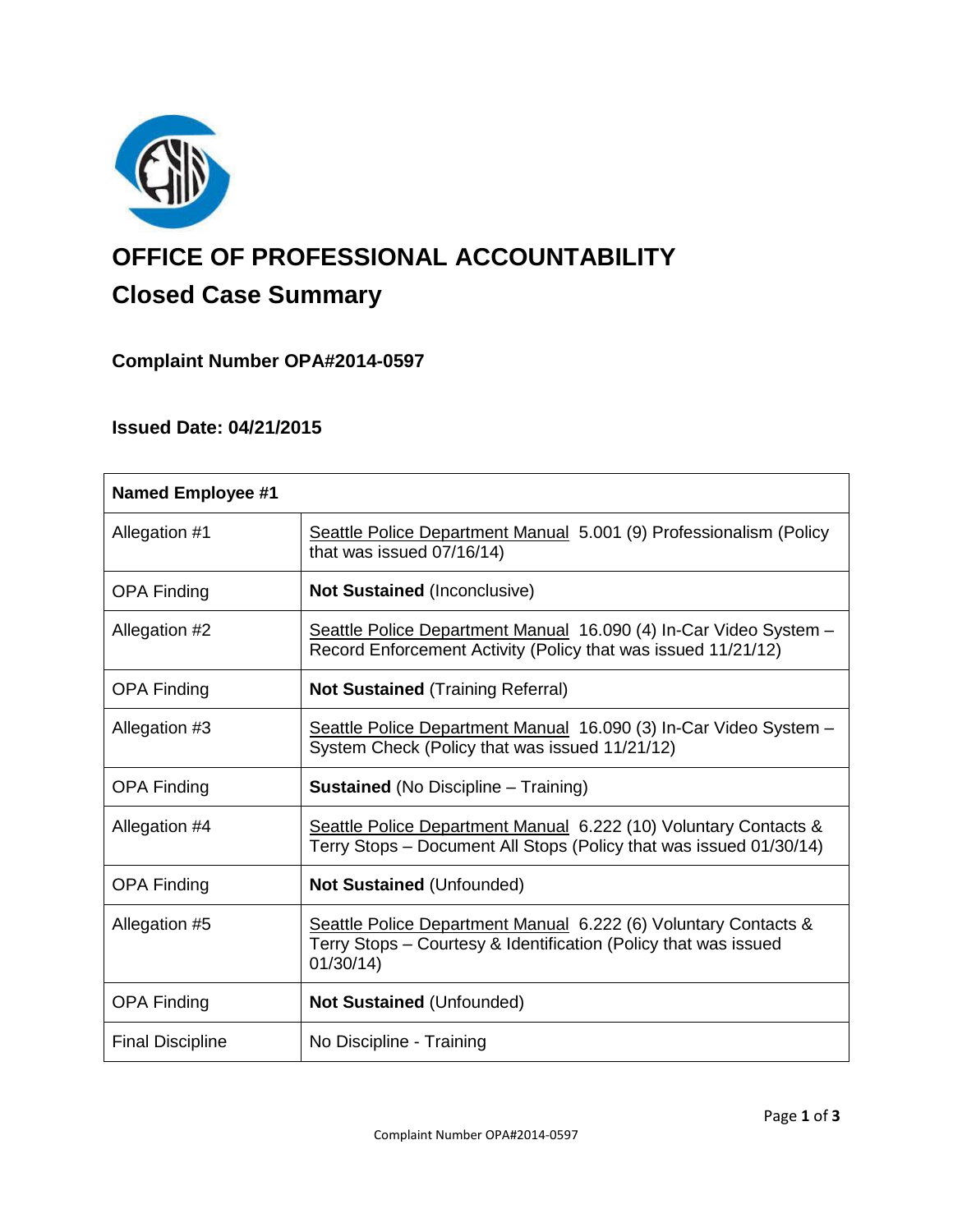# **INCIDENT SYNOPSIS**

The named employee was dispatched to a 911 call regarding suspicious people living in a Recreational Vehicle (RV). The 911 caller believed the subjects were "stripping a SUV or parting out stolen vehicles." The named employee attempted to contact subjects in the RV but only spoke with one occupant. The complainant, the occupant, did not cooperate with the named employee to provide any information about anyone else within the RV. The named employee spoke with the complainant further and then left.

# **COMPLAINT**

The complainant alleged that the named employee was unprofessional in his manner and the language he used when the officer interacted with him and his friend.

# **INVESTIGATION**

The OPA investigation included the following actions:

- 1. Review of the complaint voicemails
- 2. Interview of the complainants
- 3. Search for and review of all relevant records and other evidence
- 4. Review of In-Car Videos
- 5. Interviews of SPD employees

# **ANALYSIS AND CONCLUSION**

A thorough review of the evidence showed that the named employee believed that this call was a Social Contact (no enforcement action to be taken) and not a Terry Stop (pre-cursor to enforcement action). The named employee did not immediately turn on his In-Car Video, the initial interaction was not recorded and therefore the allegation of professionalism could not be proven or refuted. As the named employee was responding to possible illegal activity, he should have turned on his In-Car Video upon arrival. During the investigation, the named employee admitted that he did not perform a mandatory system check of his In-Car Video system. There was no evidence presented to show that the contact was a Terry Stop, there was no detention or seizure, and the named employee was correct that no documentation was required for a Social Contact or a requirement to identify him.